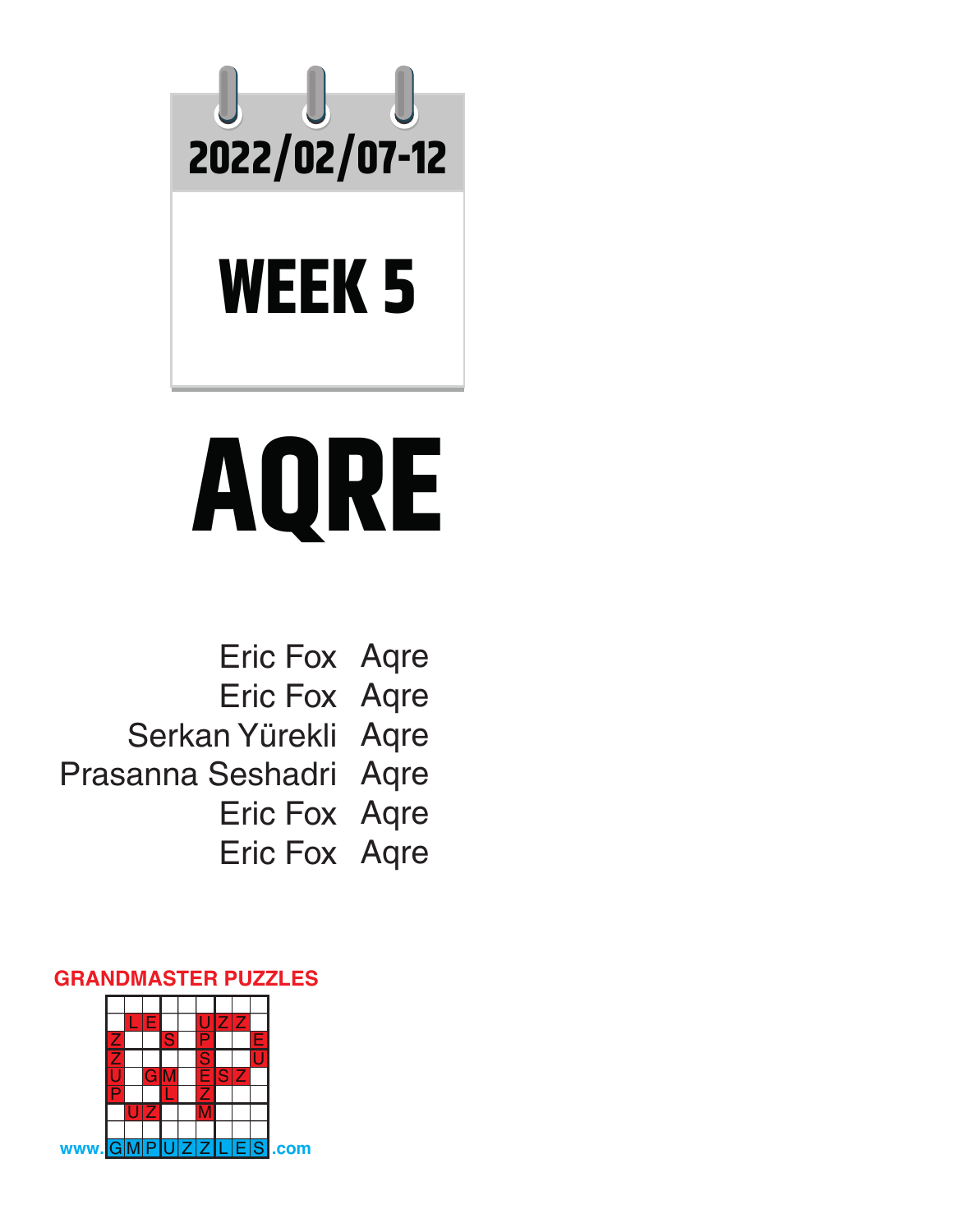Rules: Shade some cells so that all shaded cells form one connected group. Regions with numbers must contain the indicated count of shaded cells, and it is allowed to shade over the numbered cells. There may not exist a run of four or more consecutive shaded or unshaded cells horizontally or vertically anywhere in the grid.

 $+ + + + + + +$ 





Example by Serkan Yürekli

|                     | $\sqrt{2}$ $\sqrt{2}$ $\sqrt{2}$ $\sqrt{2}$ |                |                |                          |   |   |                |
|---------------------|---------------------------------------------|----------------|----------------|--------------------------|---|---|----------------|
| $\sqrt{5}$          |                                             |                | $\overline{2}$ |                          |   | 9 |                |
|                     |                                             |                |                |                          |   |   |                |
|                     |                                             |                |                |                          |   |   | $\overline{2}$ |
|                     |                                             |                |                |                          |   |   |                |
|                     |                                             |                |                | $\overline{\mathcal{A}}$ |   |   |                |
|                     |                                             |                |                |                          |   |   |                |
| I<br>$\overline{0}$ |                                             |                |                |                          |   |   |                |
|                     |                                             |                |                |                          |   |   |                |
|                     |                                             | $\overline{0}$ |                |                          | 9 |   | $\overline{0}$ |

*Symmetric Snakes*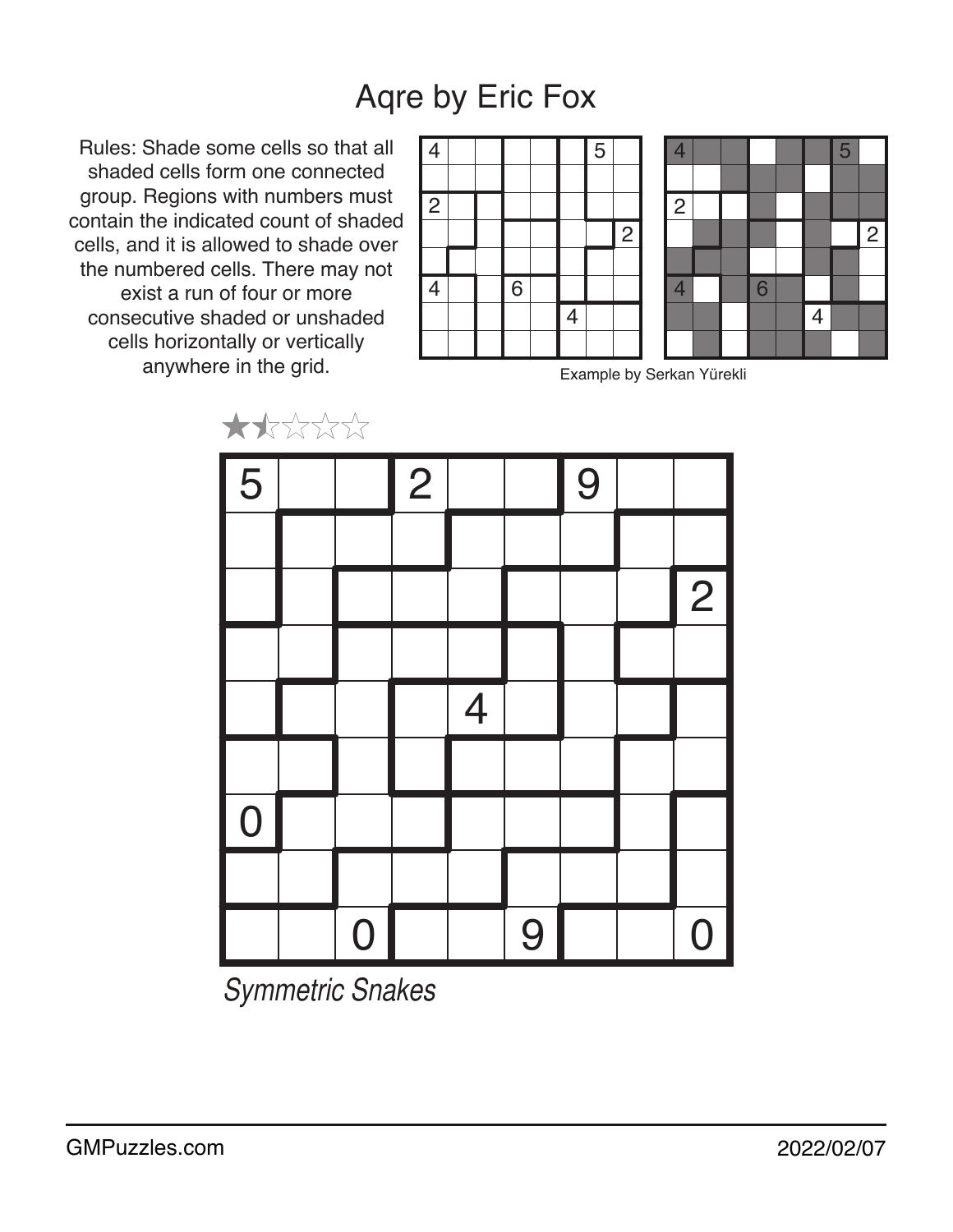Rules: Shade some cells so that all shaded cells form one connected group. Regions with numbers must contain the indicated count of shaded cells, and it is allowed to shade over the numbered cells. There may not exist a run of four or more consecutive shaded or unshaded cells horizontally or vertically anywhere in the grid.





Example by Serkan Yürekli



*Slash*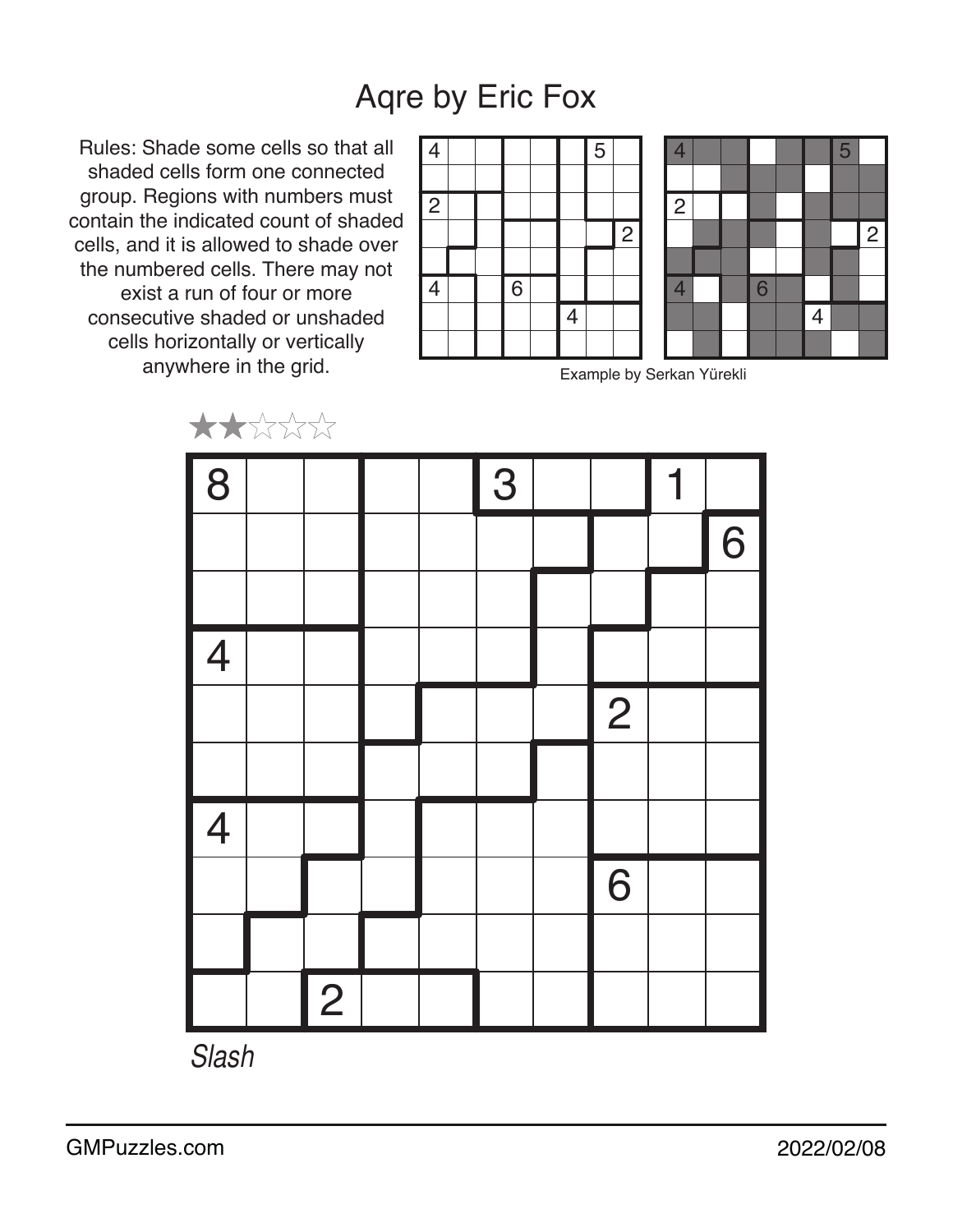#### Aqre by Serkan Yürekli

Rules: Shade some cells so that all shaded cells form one connected group. Regions with numbers must contain the indicated count of shaded cells, and it is allowed to shade over the numbered cells. There may not exist a run of four or more consecutive shaded or unshaded cells horizontally or vertically anywhere in the grid.

 $+ + + +$ 





Example by Serkan Yürekli

|   | $\overline{\phantom{a}}$ | $V \vee V \vee V$ |                |                          |   |            |   |
|---|--------------------------|-------------------|----------------|--------------------------|---|------------|---|
| 6 |                          |                   |                | $\overline{2}$           |   |            |   |
|   |                          |                   | 6              |                          |   |            |   |
|   |                          |                   |                |                          |   |            |   |
|   |                          |                   |                |                          |   |            |   |
|   |                          |                   | 10             |                          | 7 | $\sqrt{2}$ |   |
|   | $\overline{7}$           | $\mathbf 1$       |                |                          |   |            |   |
|   |                          |                   |                |                          |   |            |   |
|   |                          |                   |                |                          |   |            |   |
|   |                          |                   |                | $\overline{\mathcal{A}}$ |   |            |   |
|   |                          |                   | $\overline{4}$ |                          |   |            | 3 |

*Scope*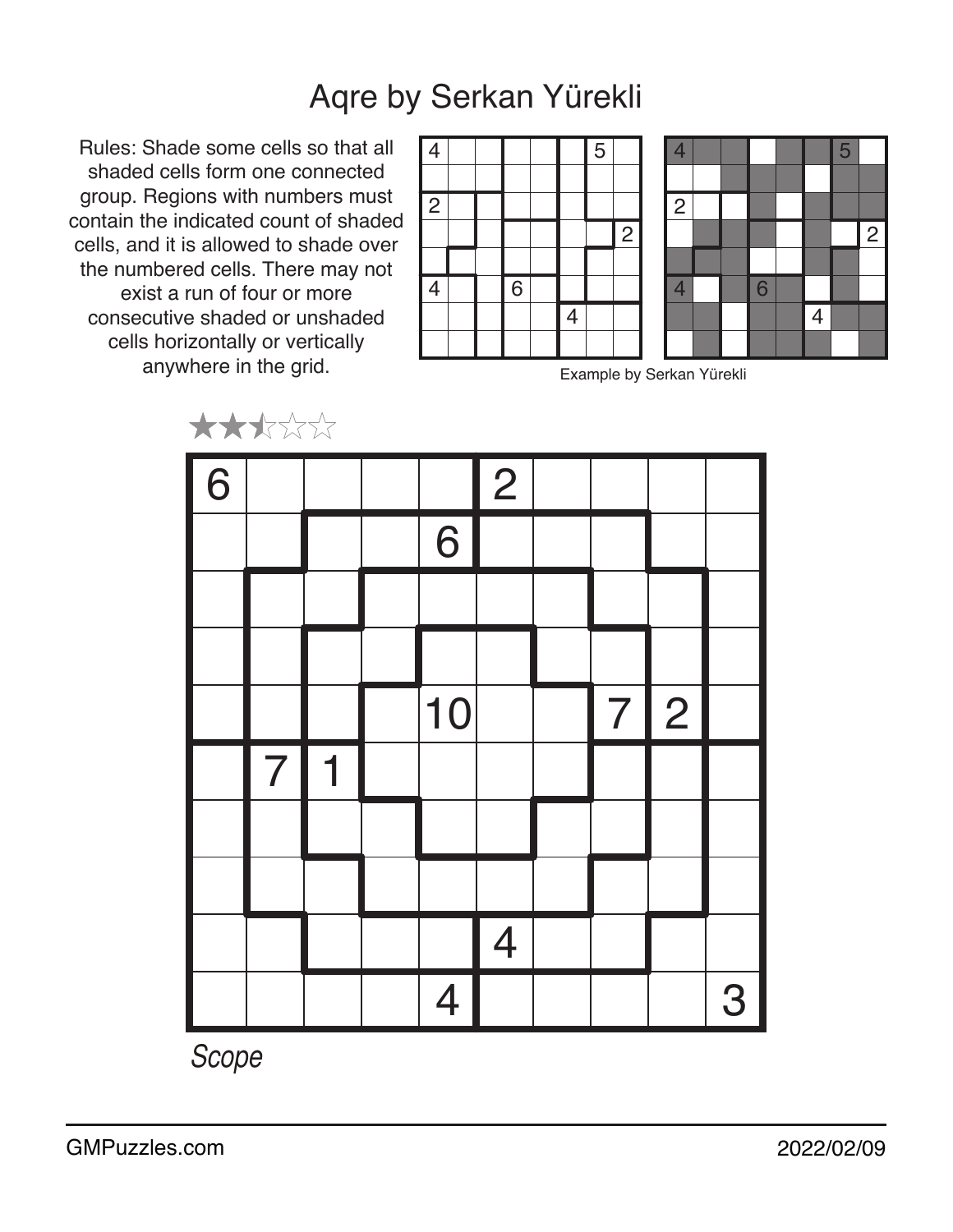### Aqre by Prasanna Seshadri

Rules: Shade some cells so that all shaded cells form one connected group. Regions with numbers must contain the indicated count of shaded cells, and it is allowed to shade over the numbered cells. There may not exist a run of four or more consecutive shaded or unshaded cells horizontally or vertically anywhere in the grid.

★★★☆☆





Example by Serkan Yürekli

| $\sqrt{2}$     |   |             | $\overline{2}$ | $\mathbf 1$ | $\overline{2}$ | 12 <sub>1</sub> |             |                | 1              | 3 | $\mathbf 1$ | $\overline{2}$ |              |                | 2              | $\overline{2}$ | $\overline{2}$ |
|----------------|---|-------------|----------------|-------------|----------------|-----------------|-------------|----------------|----------------|---|-------------|----------------|--------------|----------------|----------------|----------------|----------------|
| I C            |   |             |                |             |                | $\overline{2}$  |             |                |                |   |             | 3              |              |                |                |                |                |
|                |   |             |                |             |                | 3               |             |                |                |   |             | $\Omega$       |              |                |                |                |                |
|                |   |             |                |             |                |                 |             |                |                |   |             |                |              |                |                |                |                |
| 3              |   |             |                |             |                |                 |             |                |                |   |             |                |              |                |                |                |                |
|                |   |             |                |             |                |                 |             |                |                |   |             | 3              |              |                |                |                |                |
|                |   |             |                |             |                |                 |             |                |                |   |             |                |              |                |                |                |                |
| $\overline{2}$ | 3 | $\mathbf 0$ | 3              |             |                | $\mathbf 0$     | $\mathbf 1$ | 3 <sub>1</sub> | $\overline{0}$ |   |             | $\overline{2}$ | $\mathbf{1}$ | 2 <sub>1</sub> | 3              |                |                |
|                |   |             | 3              |             |                |                 |             |                |                |   |             |                |              |                |                |                |                |
|                |   |             |                |             |                |                 |             |                |                |   |             |                |              |                | $\overline{2}$ |                |                |

*Stalactites and Stalagmites*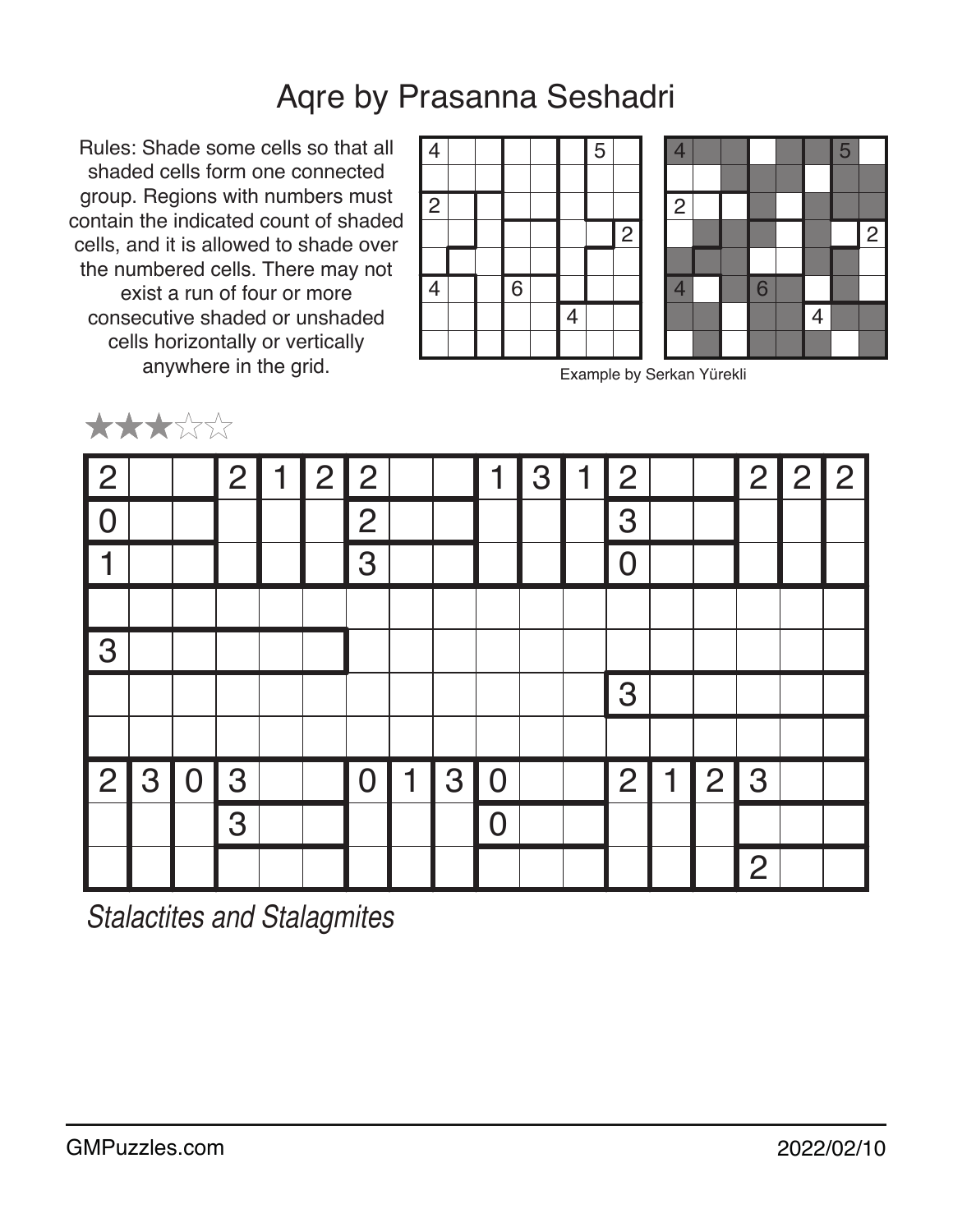Rules: Shade some cells so that all shaded cells form one connected group. Regions with numbers must contain the indicated count of shaded cells, and it is allowed to shade over the numbered cells. There may not exist a run of four or more consecutive shaded or unshaded cells horizontally or vertically anywhere in the grid.





Example by Serkan Yürekli



*Swirl*